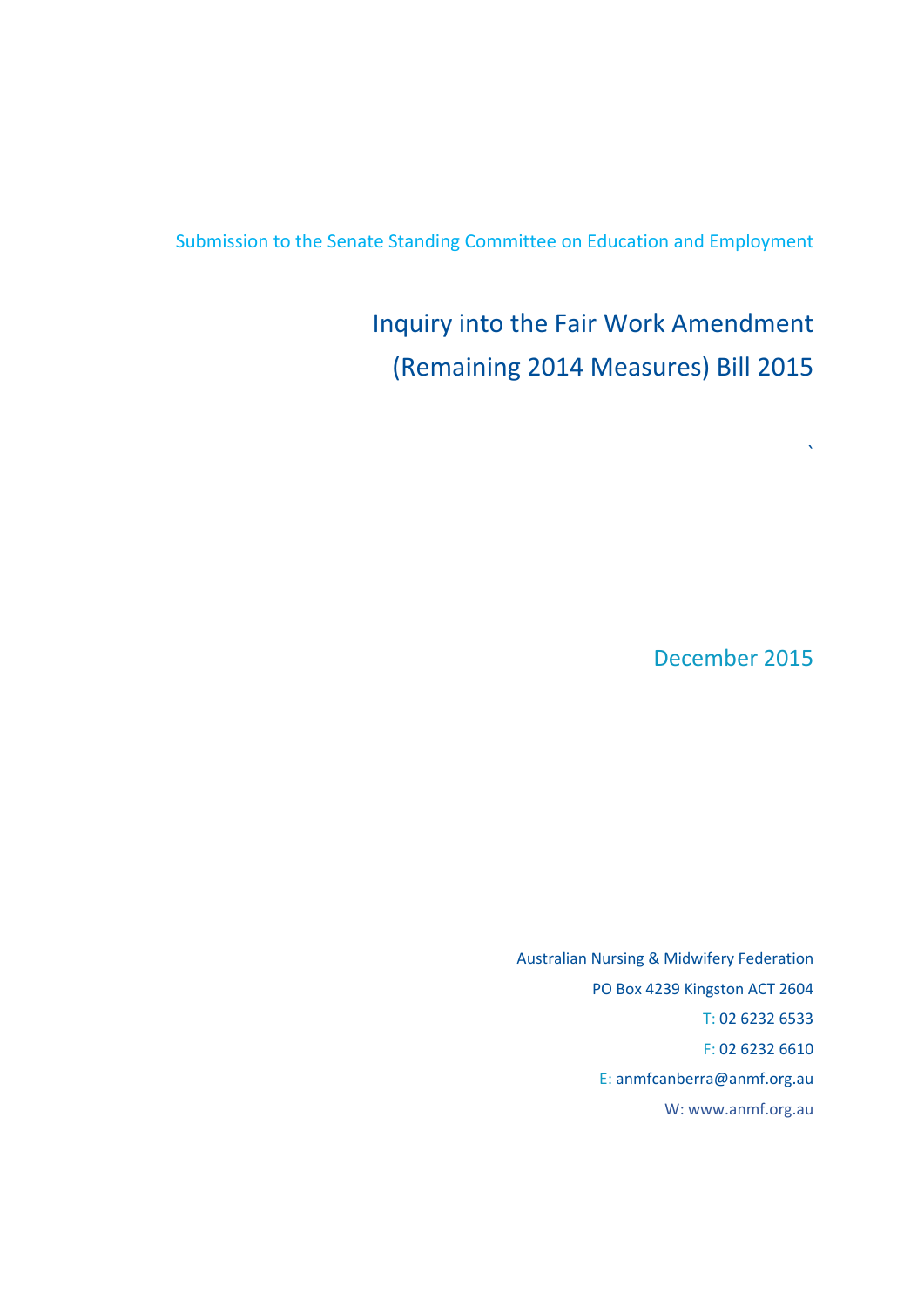## **1. Summary**

- 1.1 The measures proposed in the Fair Work Amendment (Remaining 2014 Measures) Bill 2015 are unnecessary, punitive, have no logical or empirical justification and will only serve to further disadvantage working nurses and the rest of the workforce.
- 1.2 The measures proposed in the Fair Work Amendment (Remaining 2014 Measures) Bill 2015 if implemented will further exasperate and contribute to the inequitable gender pay gap.
- 1.3 Having been rejected by the Senate already the Bill should be withdrawn. The proposals do nothing to address gender inequity in workplace relations, they do nothing to address the more efficient and productive conduct of workplace relations and they do nothing to benefit employees or sensible employers.

## **2. Introduction**

- 2.1 As submitted in previous enquiries The Australian Nursing and Midwifery Federation (ANMF) embraces the principle that labour regulation should protect and promote the nature and dignity of humanity and work. This means employees cannot be treated as commodities, nor can their labour be treated in purely economic terms.
- 2.2 Employees have the right to just minimum wages, fair and safe working conditions and the right of collective representation.
- 2.3 Employment and labour laws should reflect the values that are important to our society including the public interest, the fair go, institutional independence, due process and the transparent, recognition, application and regulatory support for collective representation.

## **3. The ANMF and nursing demographics**

3.1 The Australian Nursing and Midwifery Federation (ANMF) is the national union for nurses, midwives and assistants in nursing with branches in each state and territory of Australia. The ANMF is also the largest professional nursing and midwifery organisation in Australia. The ANMF's core business is the industrial, professional and political representation of its members.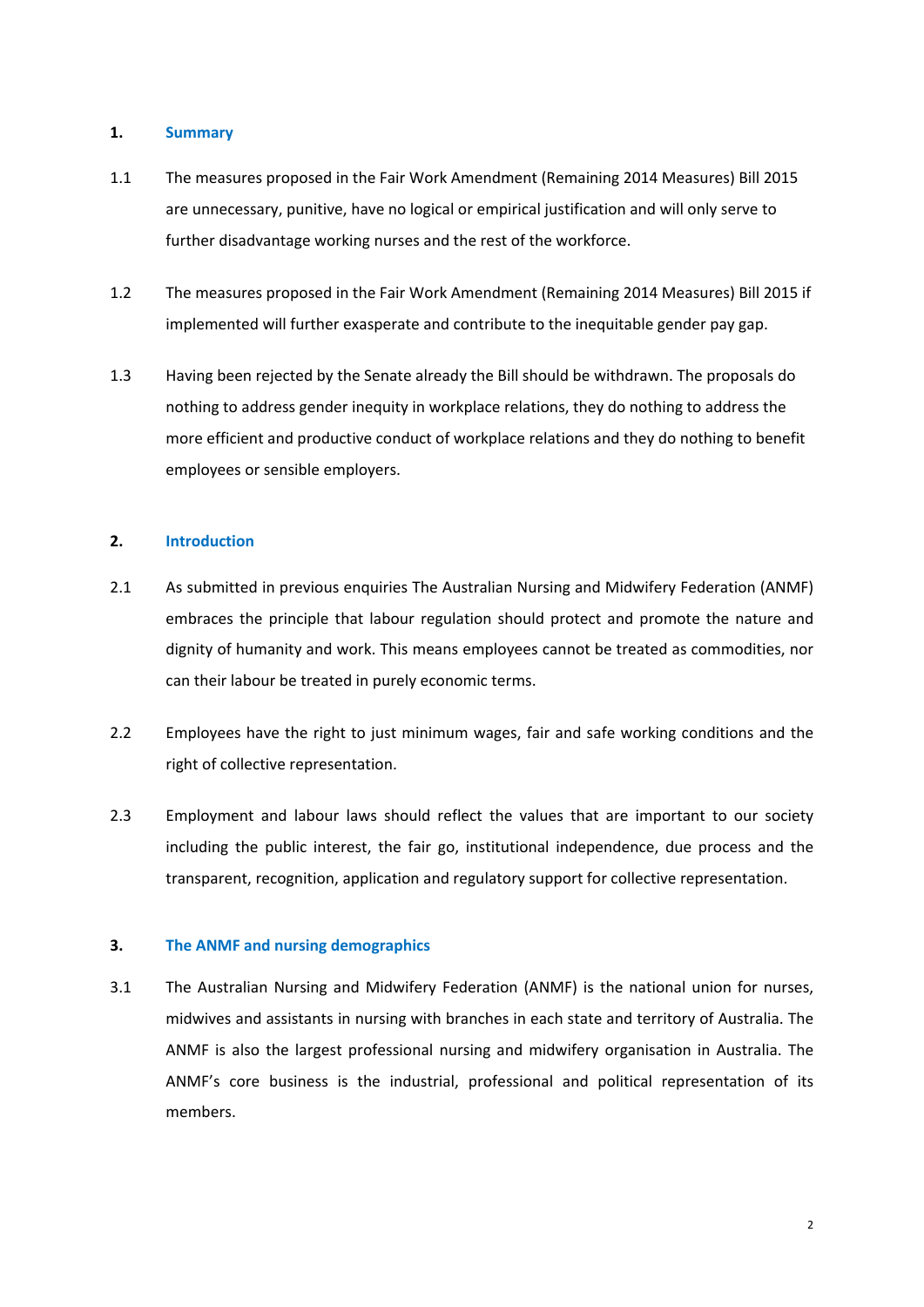- 3.2 As members of the union, the ANMF represents over 240,000 registered nurses, midwives and assistants in nursing nationally. They are employed in a wide range of enterprises in urban, rural and remote locations, in the public, private and aged care sectors including nursing homes, hospitals, health services, schools, universities, the armed forces, statutory authorities, local government, and off‐shore territories and industries.
- 3.3 Nurses form the largest health profession, providing health care to people across their lifespan. They work independently or as collaborative members of a health care team in settings which include hospitals, rural and remote nursing posts, Indigenous communities, schools, prisons, residential aged care facilities, the armed forces, universities, TAFE colleges, mental health facilities, statutory authorities, general practices, businesses, professional organisations and people's homes.
- 3.4 Nurses provide professional and holistic care, working to promote good health, prevent illness, and provide care for the ill, disabled and dying. Nurses also work in non‐clinical roles to educate undergraduate and newly graduated nurses, conduct research into nursing and health related issues and participate in developing health policy and systems of health care management. Nursing is a regulated profession. By law, before nurses may practice, they must be registered or enrolled by the Nursing and Midwifery Board of Australia (NMBA).
- 3.5.1 Overwhelmingly nursing is a female dominated occupation.

### **4. Specific comments on the Fair Work Amendment (Remaining 2014 Measures) Bill 2015**

The *Fair Work Amendment (Remaining 2014 Measures) Bill 2015* (the Bill) is said to principally respond to a number of outstanding recommendations from the *Towards More Productive and Equitable Workplaces: an Evaluation of the Fair Work Legislation* (June 2012) (the Review).

In making the following comments the ANMF notes that many aspects of the Bill go beyond the Review recommendations.

#### **The National Employment Standards (NES)**

#### **4.1 Payout of Annual Leave**

4.1.1 The ANMF opposes the proposed changes to the NES regarding an employee's entitlement to be paid out their accrued annual leave entitlements.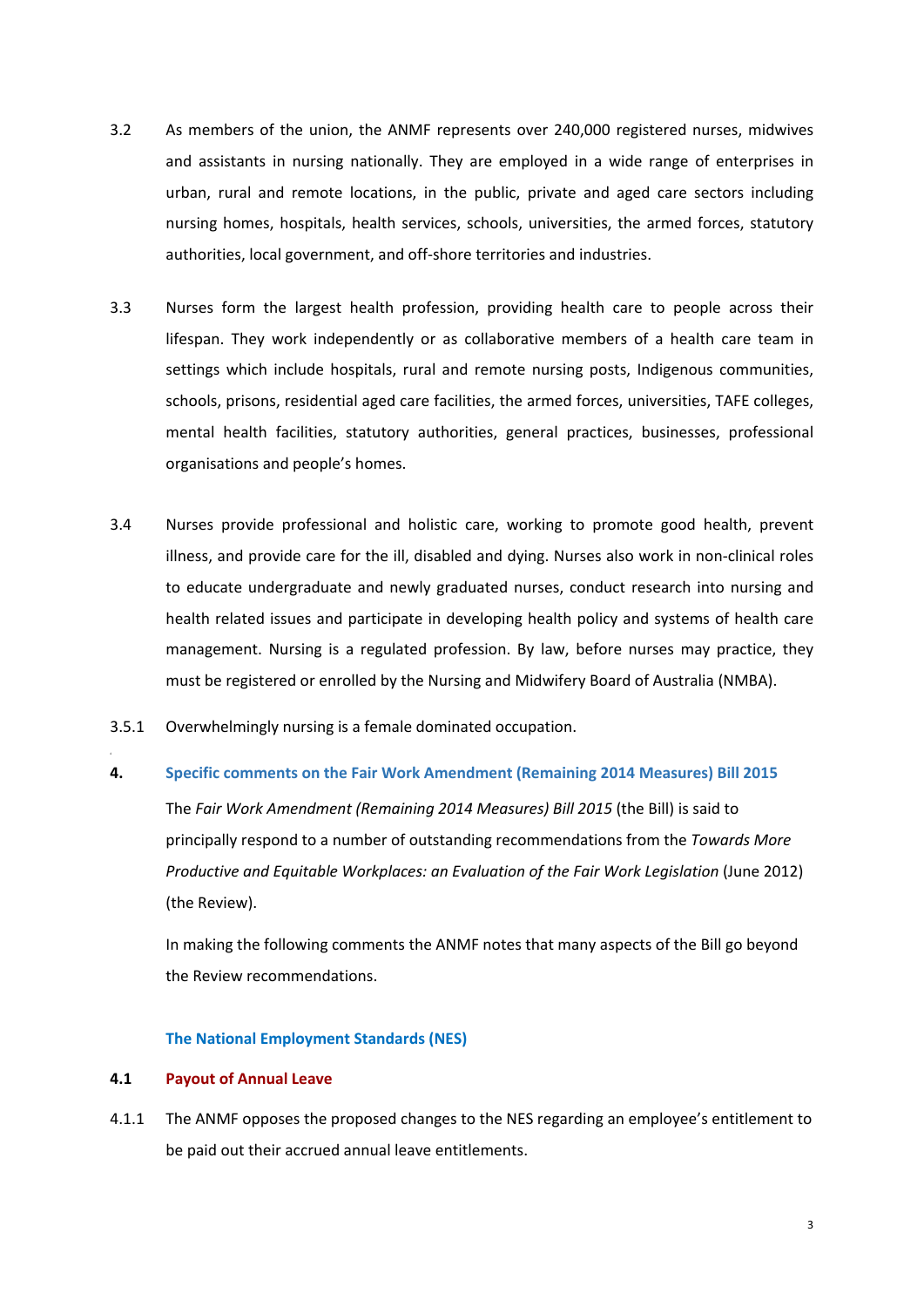#### 4.1.2 Recommendation six from the Review stated:

*The Panel recommends that s. 90 be amended to provide that annual leave loading is not payable on termination of employment unless a modern award or enterprise agreement expressly provides to that effect.*

- 4.1.3 The proposal in the Bill goes further than the recommendation by providing that an employer can pay an employee annual leave on termination at a base rate of pay. The panel recommendation merely sought to remove ambiguity over the payout of annual leave loading on termination but also recognised that in many modern awards and enterprise agreements no such ambiguity existed as there were provisions in those industrial instruments for the payment to be made.
- 4.1.4 The proposed new sub section 90 (2) does not allow for such provisions, nor does it allow for other loadings and allowances that are currently included as part of the payments for annual leave owing on termination.
- 4.1.5 Subsequent to the Review the full court of the Federal Court has clarified the subsection. [See *Centennial Northern Mining Services Pty Ltd v Construction, Forestry, Mining and Energy Union* [2015] FCAFC 100 where a full Federal Court confirmed that employers must pay out annual leave owed to workers on termination of employment at the same rate they would have received had they taken it while still working.
- 4.1.6 The proposed amendments in the Bill can only be viewed as a means of circumventing the Federal Court's decision.
- 4.1.7 The amendments will have a significant impact for nursing staff who rely heavily on payments in addition to the base rate of pay such as skill‐based entitlements and allowances thus further eroding the earnings of female workers.

## **4.2 Leave accruals on workers compensation**

- 4.2.1 The ANMF opposes the proposed changes to the NES regarding an employee's entitlement to accrue annual leave while absent from work and in receipt of workers compensation payments.
- 4.2.2 The Bill relies upon recommendation 2 of the Review:

*The Panel recommends that s. 130 be amended to provide that employees do not accrue annual leave while absent from work and in receipt of workers' compensation payments.*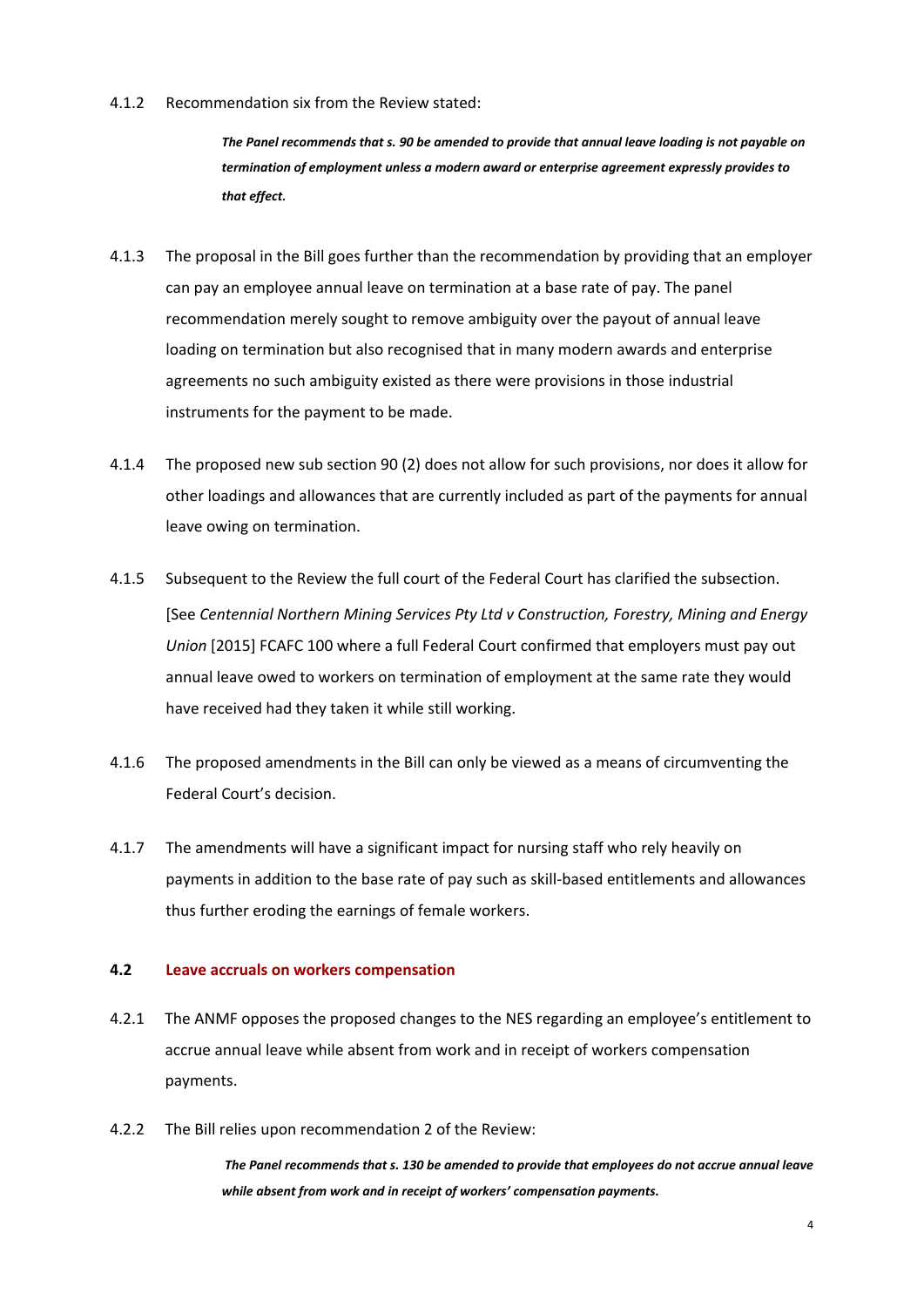- 4.2.3 With due respect to the authors of the review the discussion leading to recommendation 2 was deficient in that it did not address the disproportionate cost burden on employees and their families of workplace injury. Nor did the Review address the costs and process of recovery from workplace injury. To suggest that there is a cost burden on the employer in circumstances where an employee is able to accrue annual leave while on workers compensation cannot be substantiated.
- 4.2.4 In addition should the amendments proceed then substantial numbers of employees who currently have a benefit of accrued leave while on periods away from the workplace while on workers compensation as a consequence of subsection 130 (2) of the Act will lose that benefit. For example, Queensland workers covered by the Act accrue sick leave, annual leave and long service leave while receiving workers' compensation.

#### **4.3 Individual Flexibility Agreements (IFAs)**

- 4.3.1 In many settings where nursing work is carried there is significant reliance upon colleagues in a team to deliver effective nursing care. The sense of community cohesion and teamwork in reliance upon other members of the nursing team is vital to the delivery of care. A crucial underpinning of that cohesion is a sense of collectivism and consistency of wages and conditions. IFAs subvert this.
- 4.3.2 While it is recognised that IFAs were intended to provide certain individual flexibilities while maintaining protections for employees, it is crucial in nursing that arrangements for individual flexibilities do not place undue additional pressures on individual nurses or undermine the cohesion of the nursing team.
- 4.3.3 For these reasons the ANMF opposes the proposed changes to individual flexibility arrangements in both awards and enterprise agreements. Specifically the ANMF opposes those changes arising from recommendation 9 of the Review which stated:

*The Panel recommends that the better off overall test in s. 144(4)(c) and s. 203(4) be amended to expressly permit an individual flexibility arrangement to confer a non‐monetary benefit on an employee in exchange for a monetary benefit, provided that the value of the monetary benefit foregone is specified in writing and is relatively insignificant, and the value of the non‐monetary benefit is proportionate.*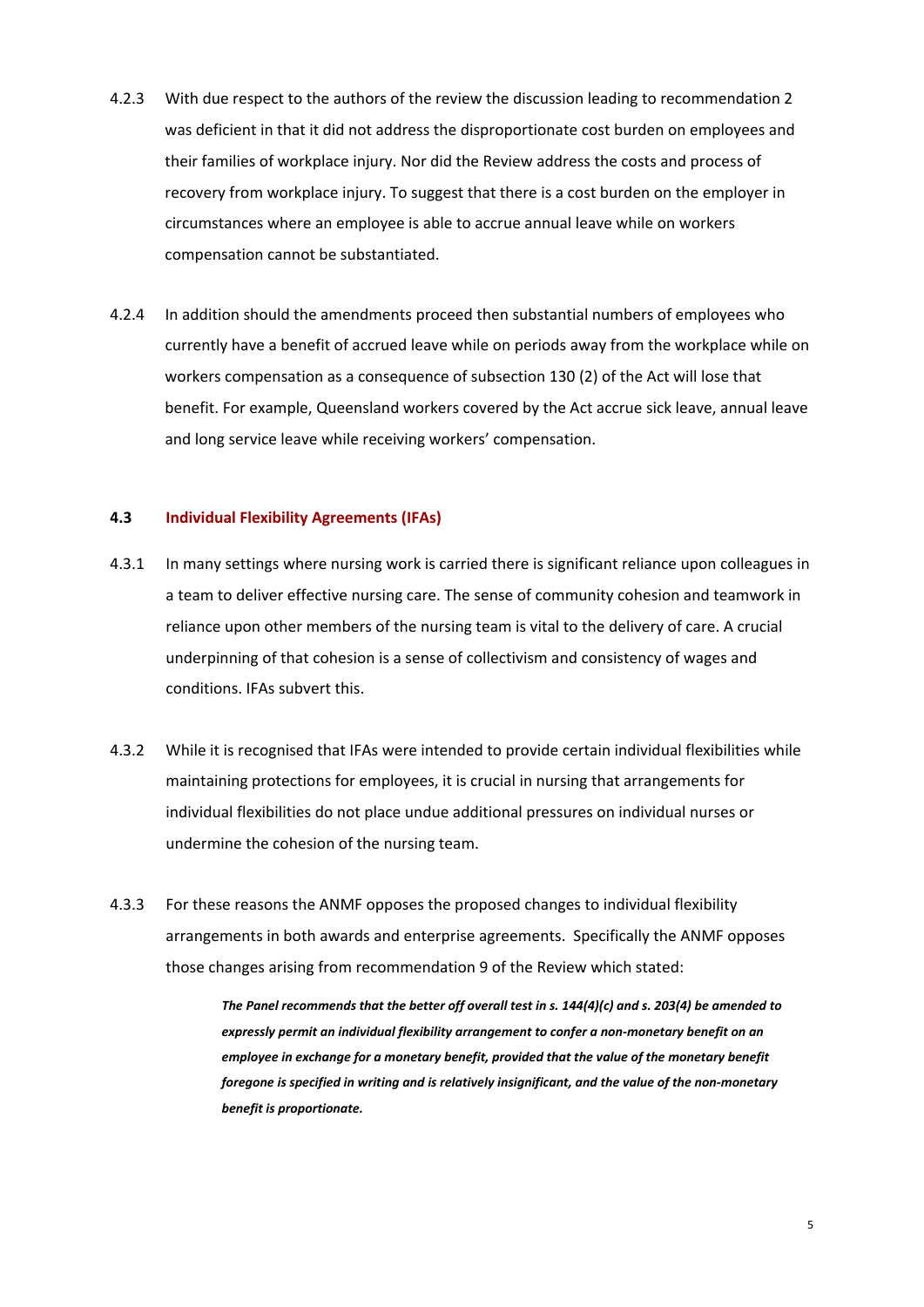- 4.3.4 Through submissions to the multiple enquiries that have been held on industrial relations legislation the ANMF has raised the gender‐based inequity in remuneration for employees in the labour market. The fact of the significant discrepancy between male and female wages is well recognised and has been the subject of several reports.
- 4.3.5 Women workers in addition to receiving lower pay also are more likely to have gaps away from the workforce, work part time and have significantly greater responsibility for looking after children or caring for elderly parents. There is greater pressure on women workers therefore to seek more flexible arrangements in the organisation of their hours of work. In circumstances where women are already disadvantaged in relation to their rate of pay to suggest that remuneration can be further reduced to somehow compensate for alleged 'non‐ monetary benefits' which are inevitably driven by a disproportionate pressure on female workers to take on carer responsibilities is an extremely retrograde step. It should not be implemented.
- 4.3.6 The proposed amendments in giving implementation to recommendation 12 of the Review also seek to trap workers into a flexibility arrangement even where that is shown to be unsuitable, disadvantageous or prejudicial. Recommendation 12 stated:

s. 144(4)(d) and s. 203(6) be amended to require a flexibility term to require an employer to ensure *that an individual flexibility arrangement provides for termination by either the employee or the employer giving written notice of 90 days, or a lesser period agreed between the employer and employee, thereby increasing the maximum notice period from 28 days to 90 days.*

- 4.3.7 The proposed repeal of subsection 144 (4) (d) and its replacement with the 13 week notice period would have the effect of trapping workers in unfair and detrimental arrangements. Unilateral termination of an IFA should be available on 28 days' notice.
- 4.3.8 The level of controversy over individual employment arrangements make it abundantly obvious that, any assessment of an individual employment arrangement and its merits when compared with the collective employment arrangement that the individual arrangement seeks to deviate from, should be objective and transparent. Quite simply a 'reasonable belief by an employer' does not satisfy the standard.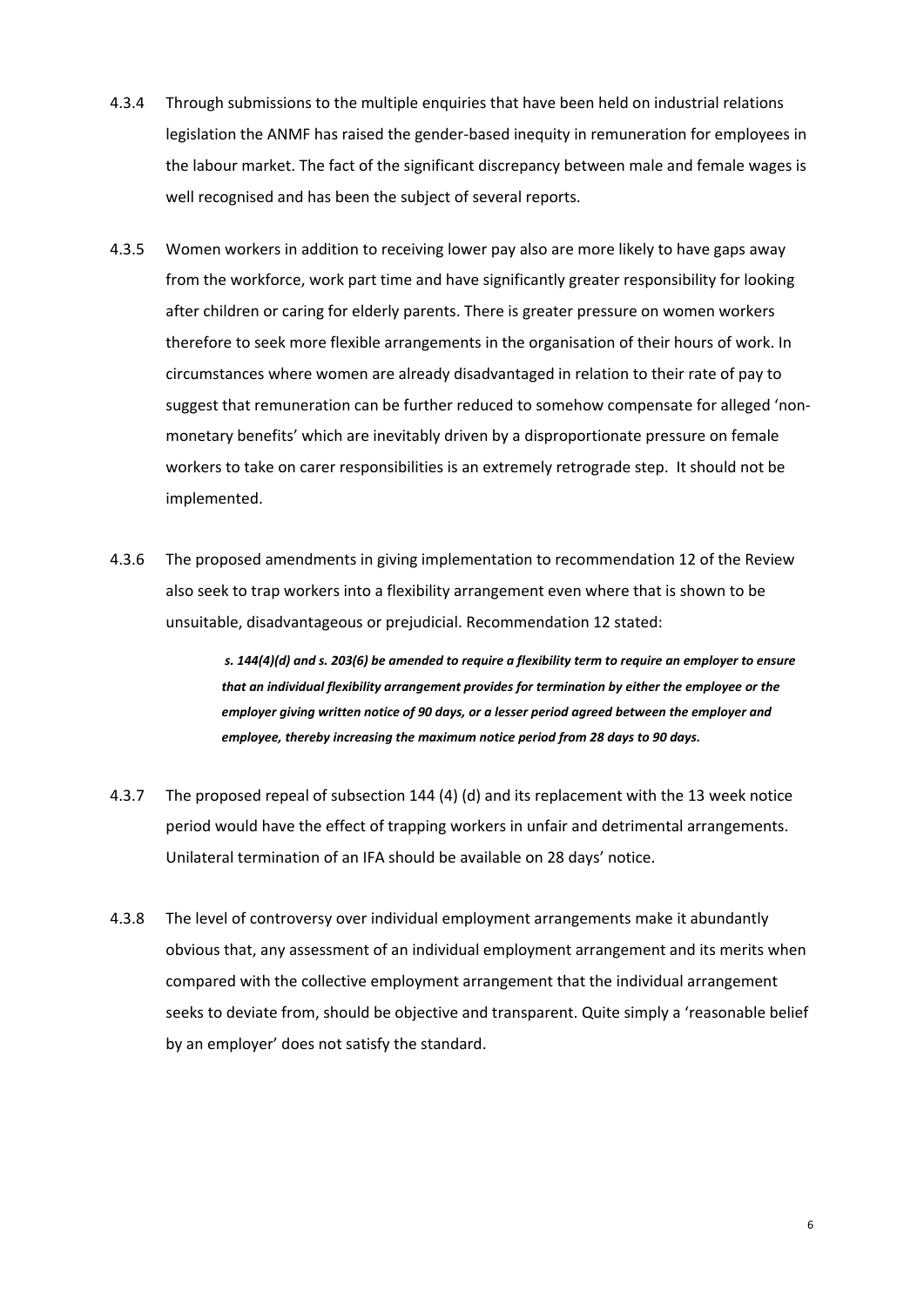#### 4.3.9 These proposals rely upon Recommendation of the Review:

*The Panel recommends that the FW Act be amended to provide a defence to an alleged contravention* of a flexibility term under s. 145(3) or s. 204(3) where an employer has complied with the notification *requirements proposed in Recommendation 10 and believed, on reasonable grounds, that all other statutory requirements (including the better off overall test) had been met.*

- 4.3.10 The ANMF is particularly concerned about the cumulative effect of the provisions proposed in relation to IFA's. Nursing is a 24‐hour profession and substantive remuneration is received by nurses from shift penalties, allowances and overtime. Leave loading is designed in part to ensure that workers on annual leave are not dis advantaged as a result of ineligibility for allowances and loadings while they are on leave. The Bill proposes through the insertion of subsection 203 (2) (a) to provide a mechanism where in excess of 30% of nurses' wages could be discounted in the name of flexibility. The proposed amendment is opposed.
- 4.3.11 Finally, the proposals foreshadowed in subsection 144 (4) (ca) and subsection 203 (4A) seek to impose a totally meaningless requirement presumably to enable an employer to bolster the 'reasonable belief' defence also contemplated in the amendments.

#### **4.4 Transfer of business**

- 4.4.1 The effect and process of a transfer of business on employees is extremely complex and it is unrealistic to suggest that an employee request to transfer between associated entities can be viewed in isolation and thus treated as an out from the transfer business provisions within the Act.
- 4.4.2 The way the amendments are structured could result in employees who believe they are simply responding to an inquiry about whether they wanted to keep their job finding themselves without the current protections.
- 4.4.5 As the Review noted:

*The problem that s. 311(6) is designed to meet is ensuring that labour standards are not diminished when employees are transferred from one related corporation to another in a corporate group structure. Without this provision, it would be open to employers in a corporate group structure to transfer employees to associated entities where their terms and conditions of employment would be less favourable. Section 311(6) closes this loophole by ensuring that transferring employees who will be performing the same work carry their terms and conditions of employment with them.*